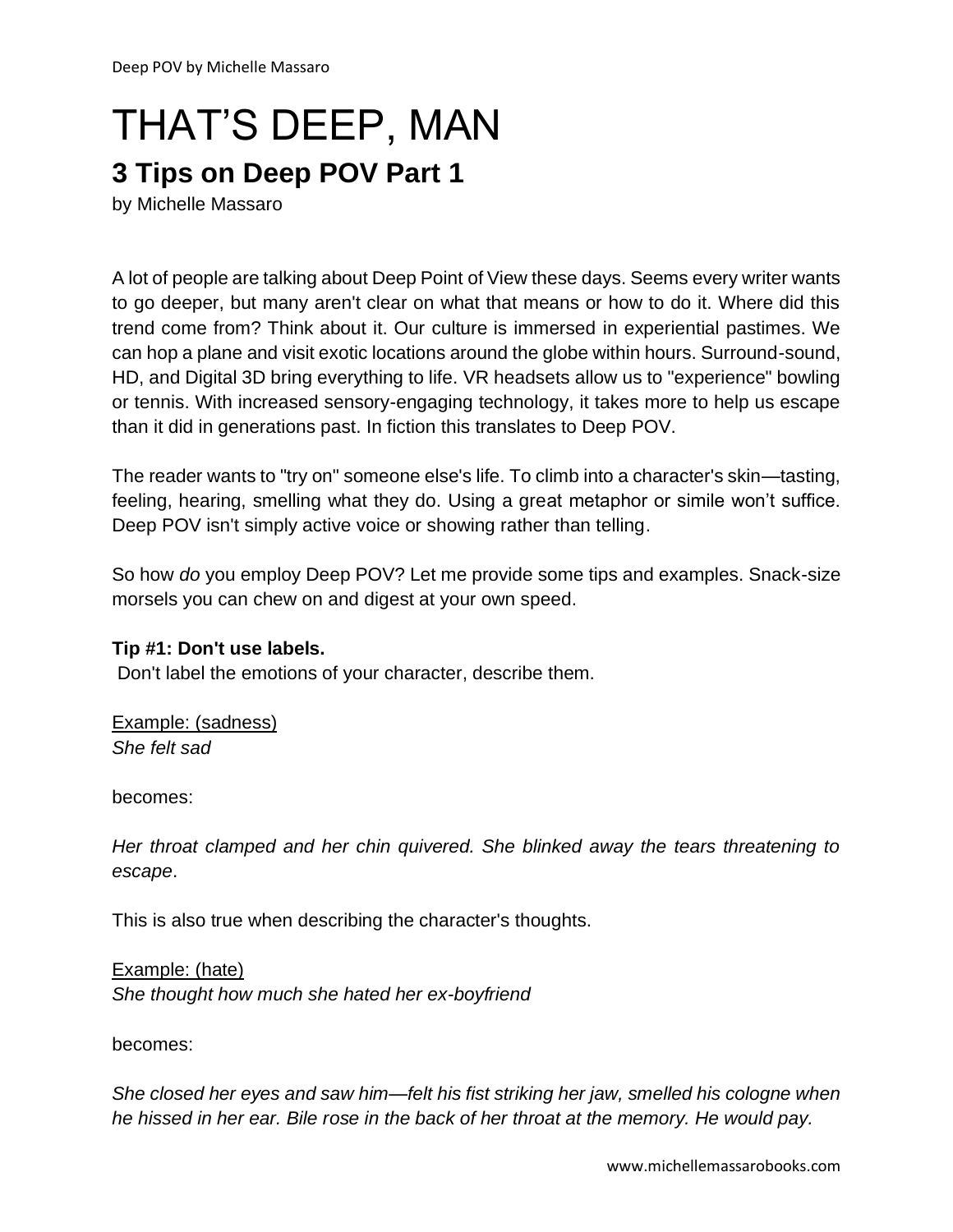#### **Tip #2: Pretend it's you.**

What would you say to yourself if you were the character? Figure it out, then replace the pronouns with "s/he" (unless you're writing in first person, of course.)

#### Example:

Someone very close to you died suddenly. You don't say to yourself "I feel sad" or even "I feel depressed and confused." No, more likely you think:

*"How can he be* dead?!*"* or perhaps *"Matt, how can you be gone?"*

#### Example:

There's an intruder in your house brandishing a knife. You don't say in your own head "I'm terrified!" You'd think:

"He's going to kill me!" You can turn this to third person in one of two ways: He's going to kill her! or Was he going to kill her?

#### **Tip #3: Physiological Responses.**

Once you figure out what the character would say to themselves and how to describe (show) an emotion without labels, follow up with physiological responses. Depending on the situation, these might be knees buckling, chest tightening, throat clamping, an adrenaline rush, goose bumps, stomach cramps, tears, nausea, dizziness, heart pounding in ears, sweating, etc. Describe those. This will really pull the reader deep into the story, particularly in those high-intensity moments.

All right love, off you go!

Remember, Deep POV is a skill that must be learned just like anything else. (And we're always learning.) But remembering these tips as you write is a great place to start. In Part 2, I'll apply these tips to a non-pivotal scene and turn it from an invisible transition into an engaging passage. I hope you'll join me.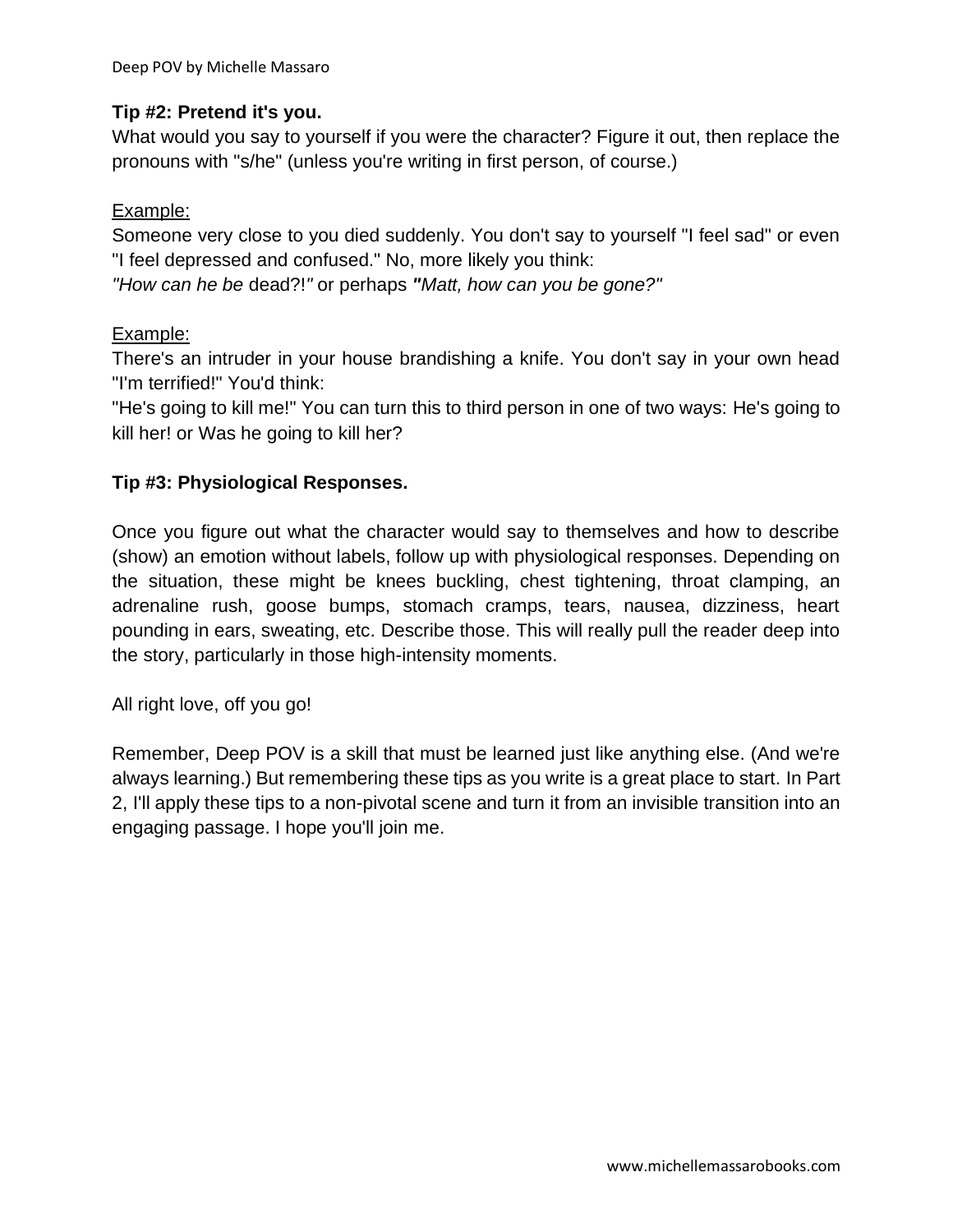## THAT'S DEEP, MAN

## **3 Tips on Deep POV Part 2**

by Michelle Massaro

Last week we defined Deep Point of View, and I shared 3 tips for using it in your writing:

**Tip 1:** Don't label emotions, describe them. **Tip 2:** Pretend it's you (find realistic internal dialogue) **Tip 3:** Add physiological responses

Today I'm going to answer a couple related questions and walk you through an example.

Let's get to it!

#### **Q: What about scenes that aren't emotional? How does that work?**

A: Every scene is emotional to an extent. That's what Deep POV is all about. Emotions come in many flavors. They aren't all as bold as terror or grief, but they are always present.

Example: You character is finishing up in the office and looking forward to a special date with her boyfriend. Your scene intends to move her from her desk, out to the car, arriving at the restaurant. Not much action. You want to get her to the restaurant so you can write the next *good* scene. Right? So, you might say:

--

Mary finished entering the final receipt into the accounts payable file. She was eager to get to the restaurant where Tom would be waiting. She was sure tonight was *the night*. She heard a knock on the door. Mr. Jenkins asked her to deliver a stack of envelopes to the mailroom on her way out. It would be a quick stop. Slightly irritated, she smiled at her boss. "Sure thing!" She hoped nothing else would pop up to delay her. --

Or you could go deeper and make it more interesting:

--

Mary hit the enter key and sighed. Finally done! She glanced at the bouquet of roses on her desk, inhaled their sweet scent, and smiled. Just half an hour—twenty-five minutes if she hurried—and she'd be sitting with Tom at *Le Cordon Bleu*, watching his knee bounce, and sweat bead on his forehead as he tried to conceal the velvet box in his pocket. Good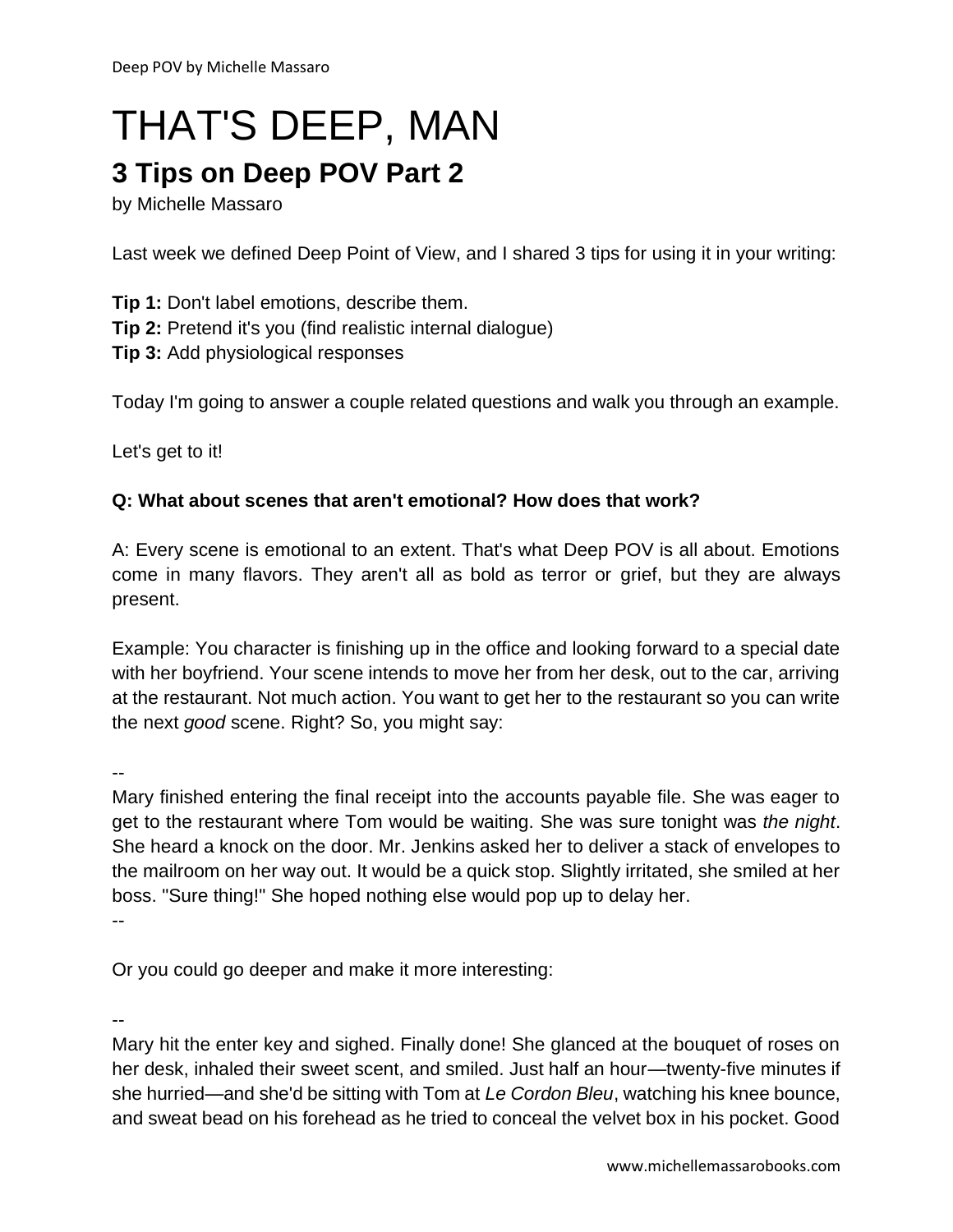thing she'd worn her best dress today. Thanks for the heads-up, Tina. She slipped her feet back into her red heels, reached for her matching Gucci clutch and stood. Her stomach fluttered with a thousand bees and she reined in the squeal forming behind her grin. A rap sounded at the door, then Mr. Jenkins strode in with a pile of envelopes. Her smile fled. Crud.

"Mary, I need you to drop these off in the mailroom on your way out." He plopped them on the desk. Just great.

"Sure thing!" She forced a fake smile as she snatched up the stack.

She could do this in less than a minute—if she didn't get sucked into a conversation with Larry the mail guy. Her heels clacked down the hall as she power-walked to the elevators. After this, she better not run into any more delays between her and her car. Or her car and the restaurant. If she hit every red light on Buckner Drive today, she was going to have some serious words with the Man Upstairs.

--

You'll notice there were few physiological responses here (tip #3), because the emotions aren't as raw. But we are much deeper in her POV than in the first example and you can better imagine what it's like to be Mary, anxiously trying to get to the restaurant where you expect a marriage proposal.

#### **I used tips #1 and #2.**

In the example passage, I showed Mary's eagerness (tip #1) with the line: *Just half an hour—twenty-five minutes if she hurried—...*

I showed her expectation by picturing Tom bouncing his knee, hiding the ring, etc. and hinted that someone had spilled the beans to her. (tip #1) All of this instead of "she was sure tonight was *the night*." I answered the question WHY is she sure, and WHAT does "the night" look like? How does this make her feel?

I demonstrated her hope that nothing else would slow her down by using realistic internal dialogue (tip #2) about Larry the mail guy, the red lights, and Who she'd blame (playfully) for them. So, I accomplished tip #1 by employing tip #2, which is not uncommon.

I only added one quick physiological detail (tip #3) by describing the excitement like bees buzzing inside.